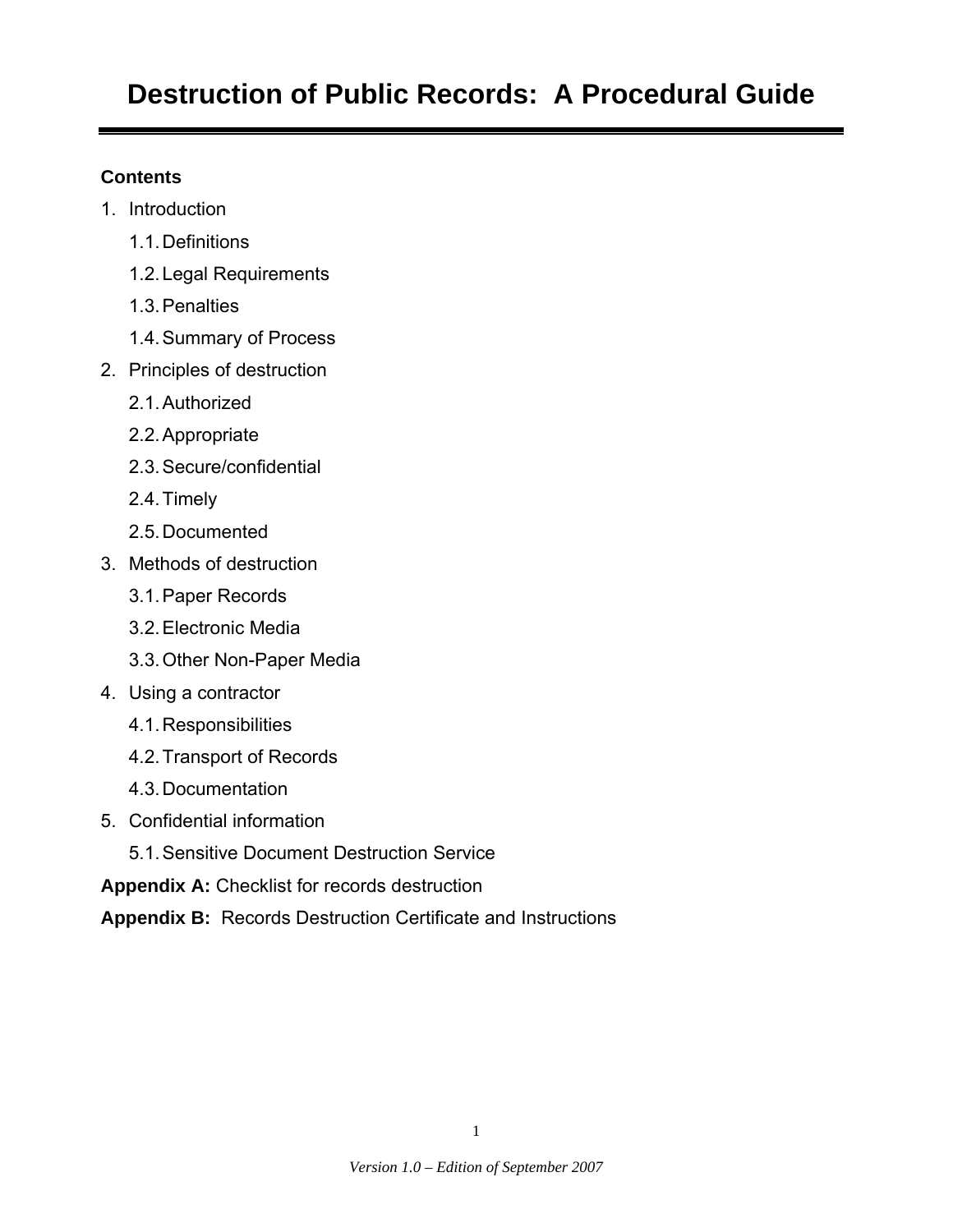# **Summary**

These procedures are for personnel in Kentucky state and local government agencies who are responsible for arranging for the authorized destruction of records. This guide provides sound, practical advice on physical destruction of records, regardless of format.

# **1.0 Introduction**

# **1.1 Definitions**

**Appraisal** is the process of determining the value and then the disposition of records based on their current administrative, legal and fiscal use; their evidential and informational or research value; their arrangement; and their relationship to other records.

**Clearing** of data is a process of deleting files using specialized software that removes information from storage media in a manner that renders it unreadable, unless special utility software or techniques are used to recover the cleared data. Clearing is a low-level form of overwriting (see overwriting.)

**Commission** is the State Archives and Records Commission, defined in KRS 171.410 (3) and 171.420.

**Confidential Information** is that information or data exempted from public disclosure under Kentucky's Open Records Act. These exemptions are listed in KRS 61.878 (1) (an).

**Department** is the Kentucky Department for Libraries and Archives, defined in KRS 171.410.

**Disposition** is the action taken with regard to non-current records following their appraisal. These actions might include transfer to the State Records Center for temporary storage; transfer to the State Archives for permanent preservation; maintain in agency; reproduce on microfilm; or destroy.

**Division** is the Public Records Division, Kentucky Department for Libraries and Archives.

**Expunge (expunging, expunged)** is the process of permanently removing or destroying all or parts of a record, usually under a court order. In some cases, expunge refers to the process of sealing a record, or restricting access to the record in question.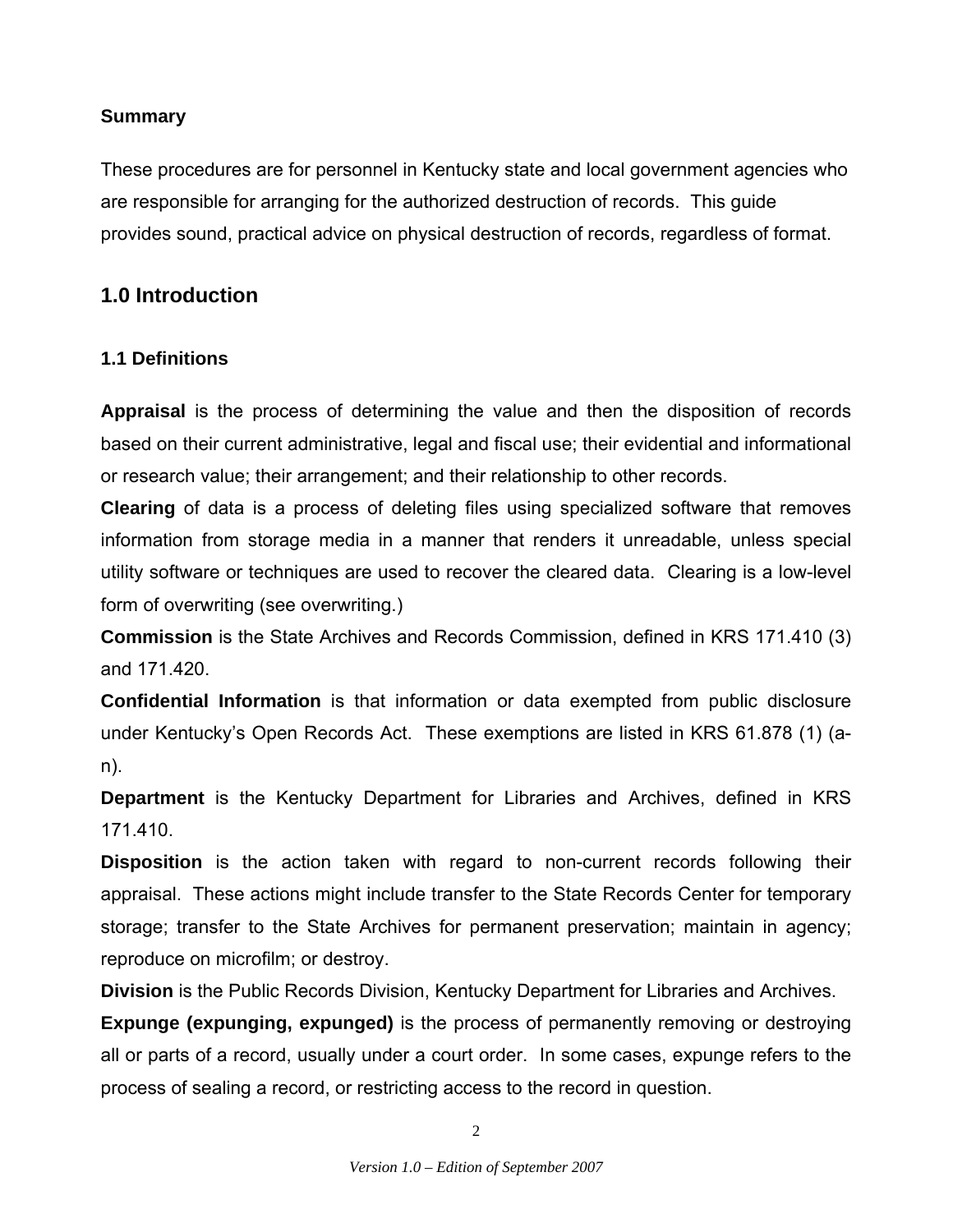**Media** is the material used for the storage of information or data.

**Overwriting** is a software process that replaces the data previously stored on magnetic storage media with a predetermined set of meaningless data. Also referred to as reformatting

**Public agency**, defined in KRS 171.410 (4), is

- every state or local office, state department, division, bureau, board, commission and authority;
- every legislative board, commission, committee and officer;
- every county and city governing body, council, school district board, special district board, municipal corporation, and any board, department, commission, committee, subcommittee, ad hoc committee, council or agency thereof;
- and any other body which is created by state or local authority and which derives at least twenty-five percent (25%) of its funds from state or local authority.

**Public record** or **record**, defined in KRS 171.410 (1), is documentary material, regardless of physical format, which is prepared, used or retained by public agencies in connection with regular agency business.

**Records inventory** or **inventory** is a list identifying the location, name and description of each records series, held by a state or local government agency. A completed inventory provides information essential to preparing a records retention schedule, with appropriate retention and disposition instructions, for records created and maintained by a state or local government agency.

**Records officer,** defined in 725 KAR 1:010, is the public agency employee who represents a unit of government in its relations on records management issues with the division.

**Records series** is a file unit or group of documents related to a particular subject or function, resulting from the same activity, having a common form, or having another relationship in their creation, receipt or use.

**Records series number** or **series number** is a unique identifying number assigned to each records series on a records retention schedule.

**Removable Media** is a type of computer media designed to be portable and allow for easy transfer of data from one device to another.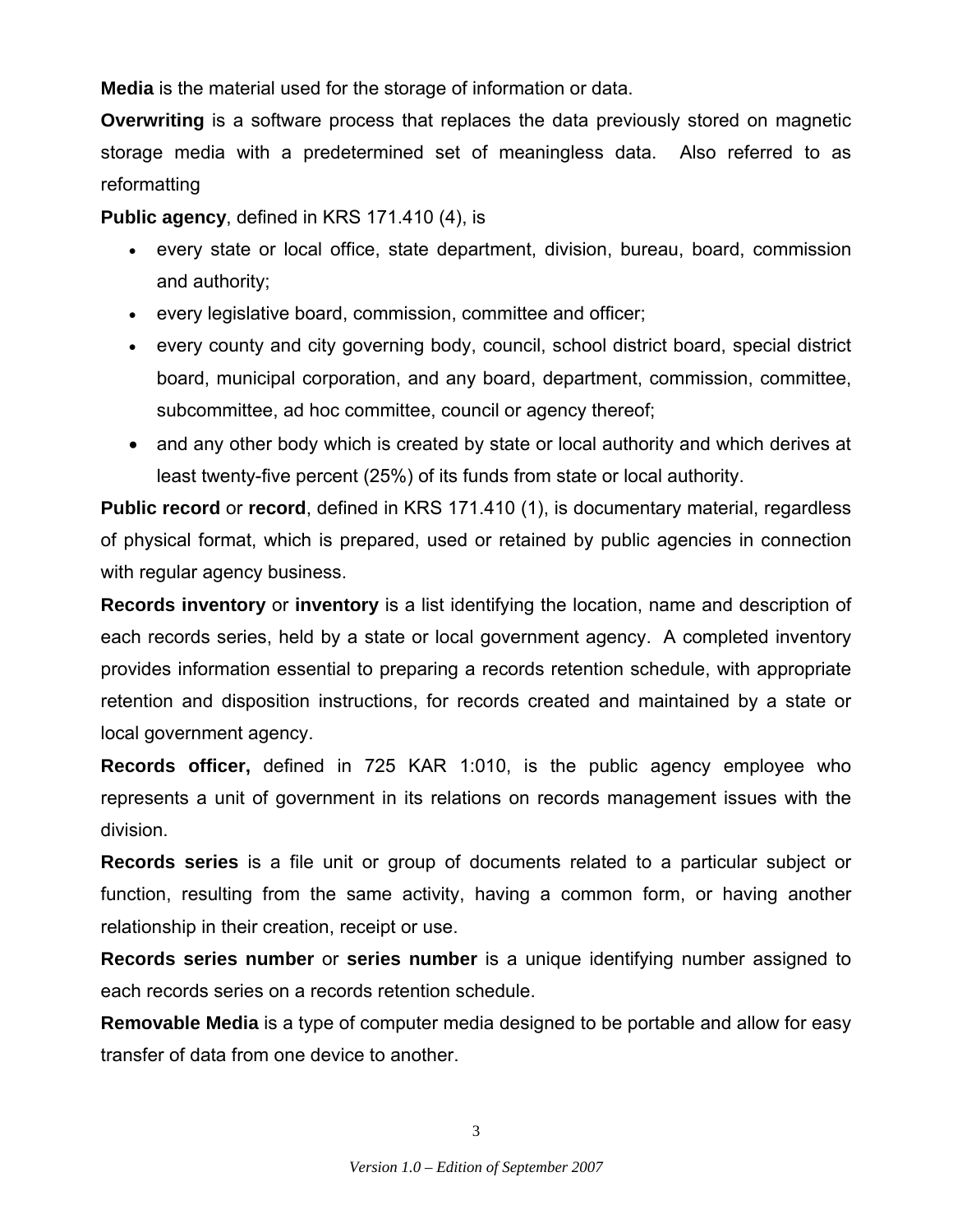**Retention period** is the length of time a record is to be maintained in an accessible format. Records may be maintained at the creating agency or at an approved archives or records storage facility.

**Retention schedule** or **schedule** is a document governing the retention and disposition of records series of a state or local public agency. A schedule contains a list of the various records or records series created, used or maintained by a public agency, together with information about the specific periods of time during which records must be maintained and disposition instructions to be applied to the series when its business use has ended.

**Sanitizing** is the process of removing the data on computer media before the media is reused in an environment that does not provide an acceptable level of protection for the data. In general, laboratory techniques cannot retrieve data that has been sanitized/purged.

# **1.2 Legal requirements**

l

The destruction of public records is subject to the terms of **KRS 171.410-740** (*the State Archives and Records Act)*, in conjunction with **725 KAR 1:030** (*Disposal or destruction of public records; procedure*). Under the statute, there are a number of ways to legally dispose of public records:

- with the permission of the State Archives and Records Commission, through the application of General Retention Schedules, covering common classes of records created by public agencies, or of agency-specific Retention Schedules, covering the records that document the role of a particular public agency; and
- under provisions of certain legislation that authorizes the destruction of certain records.

By nature of the powers inherent to judiciary in the state constitution and by common law, the judicial branch has the power to order records destroyed in a variety of situations.<sup>1</sup> (see section 2.1.3 Expunging Records below)

Any questions of uncertainties about proper approval for records destruction should be directed to the Public Records Division (PRD), Kentucky Department for Libraries and Archives (KDLA).

<sup>1</sup> *Ex Parte Farley,* Ky., 570 S.W.2d 617 (1987) and *Bowling v. Sinnette,* Ky., 666 S.W.2d 743 (1984)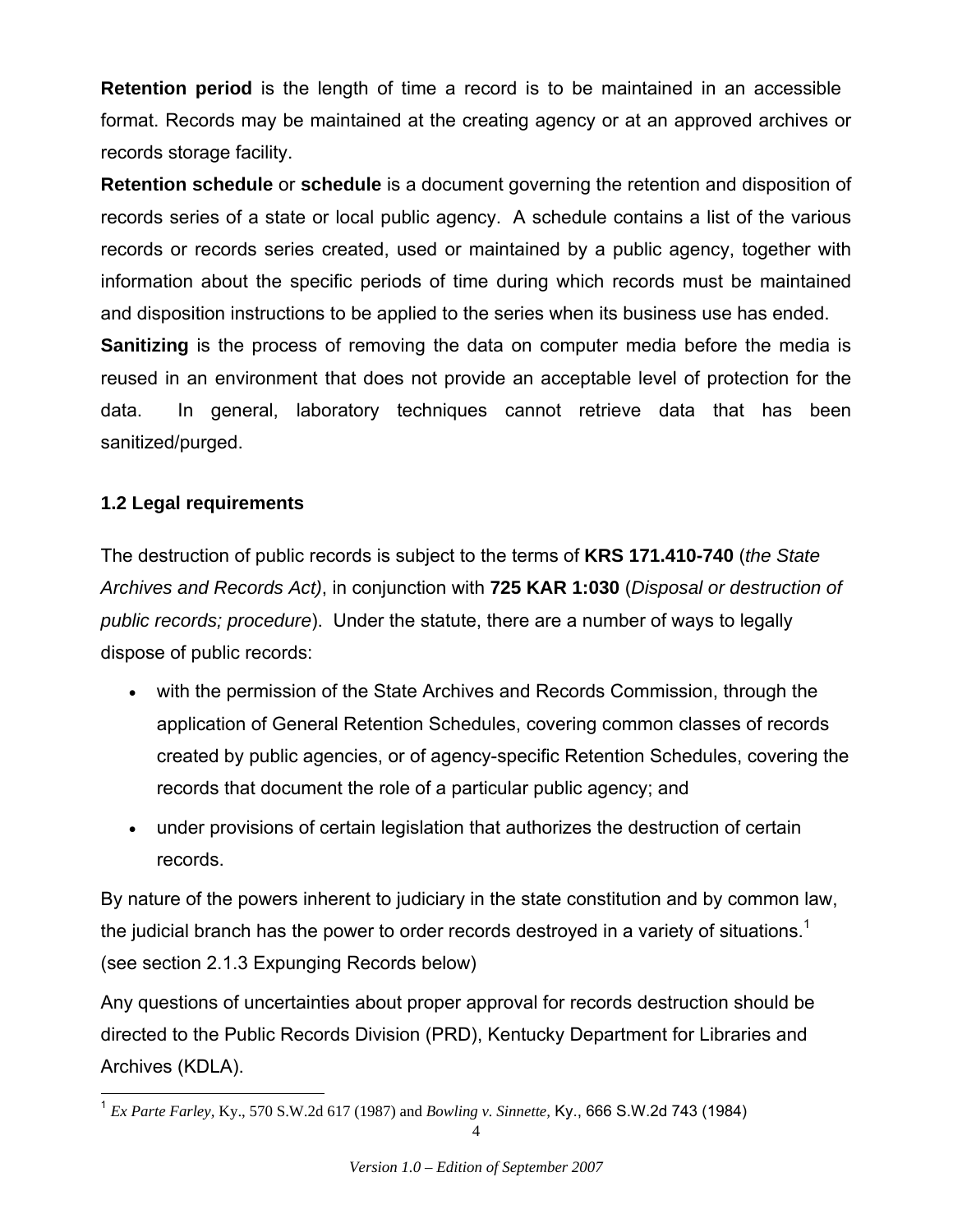## **1.3 Penalties**

Under the terms of **KRS 519.060 (1) (b),** a person who *"intentionally destroys, mutilates, conceals, removes, or otherwise impairs the availability of any public records"* without the authority to do so is guilty of tampering with public records, a Class D felony.

## **1.4 Summary of process**

Before records destruction can occur, the following must take place:

- the records have been authorized for destruction in accordance with the requirements of an approved Records Retention Schedule;
- there is no active or pending litigation, audit, Open Records request, or appeal of an Open Records decision, that involves the records in question;
- the records are no longer required under any other legislation, and all statutory and regulatory requirements are fulfilled;
- $\bullet$  the records are of no further administrative or business use to the agency;
- a Records Destruction Certificate (PRD Form 50) has been completed and signed by the appropriate authority; and
- the records have been destroyed in an appropriate manner.

# **2.0 Principles of Destruction**

Records destruction should be:

- authorized
- appropriate
- secure/confidential
- timely, and
- documented.

# **2.1 Authorized**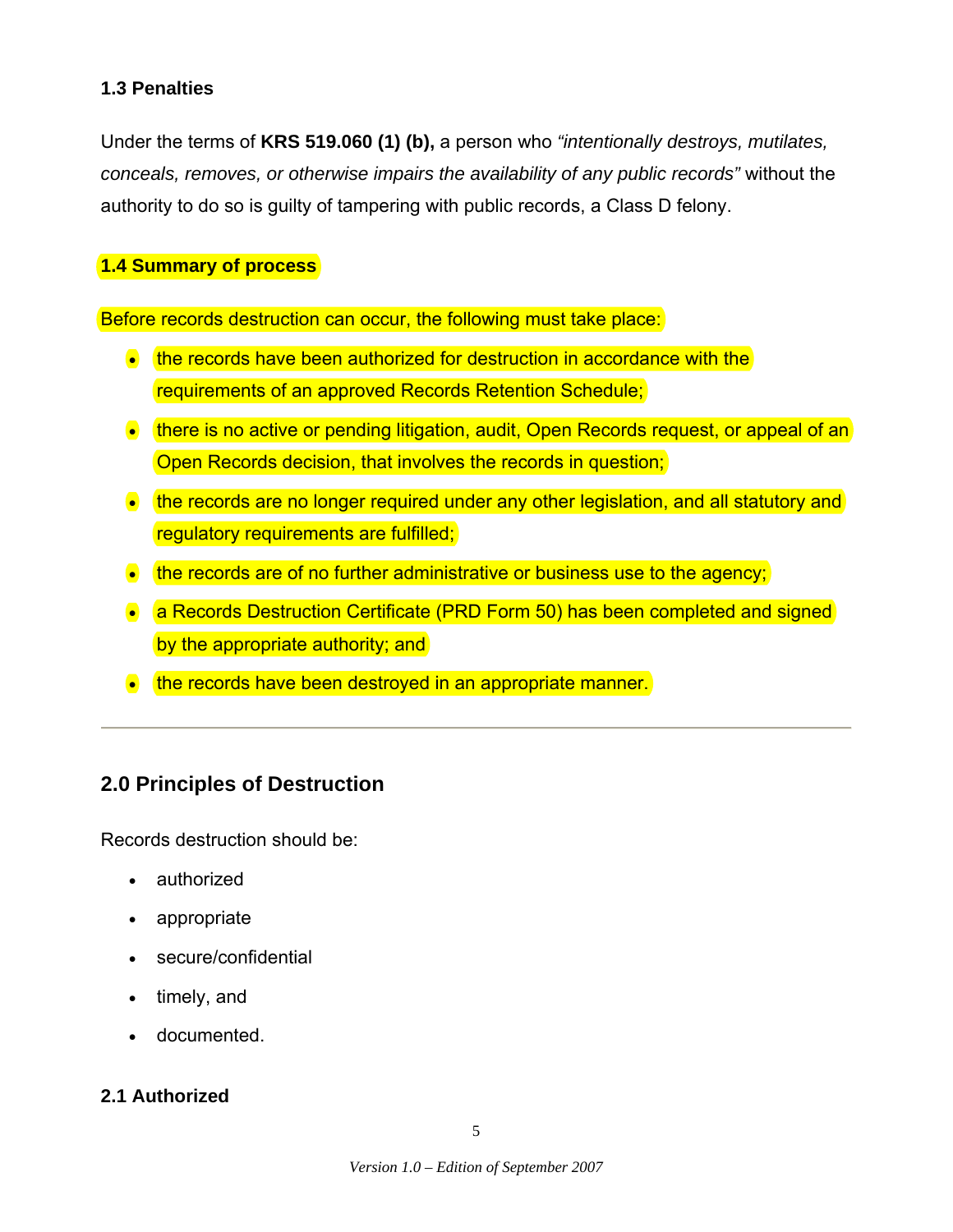There are at least two levels of authorization required for the destruction of records:

- formal destruction authorization by the State Archives and Records Commission, by an approved Records Retention Schedule, together with completion of a Records Destruction Certificate; and
- internal authorization through the agency's internal approval process.

# **2.1.1 Authorized by the State Archives and Records Commission**

Approved Records Retention Schedules provide state and local government agencies with the formal authorization to dispose of eligible public records. The schedule sets the *minimum* period for retention. A record authorized for destruction in an approved and current retention schedule may be destroyed at the end of the appropriate retention period. For advice on applying retention schedules to records, contact the State or Local Records Branch, Public Records Division, KDLA.

### **2.1.2 Authorized by Organization**

While Records Retention Schedules set a minimum period for retention, it is also important to ensure that the organization has no further business or legal needs for particular records. This can be done by ensuring that there are appropriate internal authorization or approval processes in place (for example, by providing appropriate staff with lists of records due for destruction).

**A public agency must not dispose of any records required for current or pending legal action or where the records may be required as evidence in a court case. An agency must not destroy records that are the subject of a current or pending Open Records request or an administrative or judicial appeal of an Open Records decision.** 

Once all requirements for retaining records have been met, the agency's Records Officer should give the final internal approval for the destruction of records. Each organization should ensure that a Records Officer has been named and made responsible for this process and that the PRD has been advised of the designee.

### **2.1.3 Expunging records**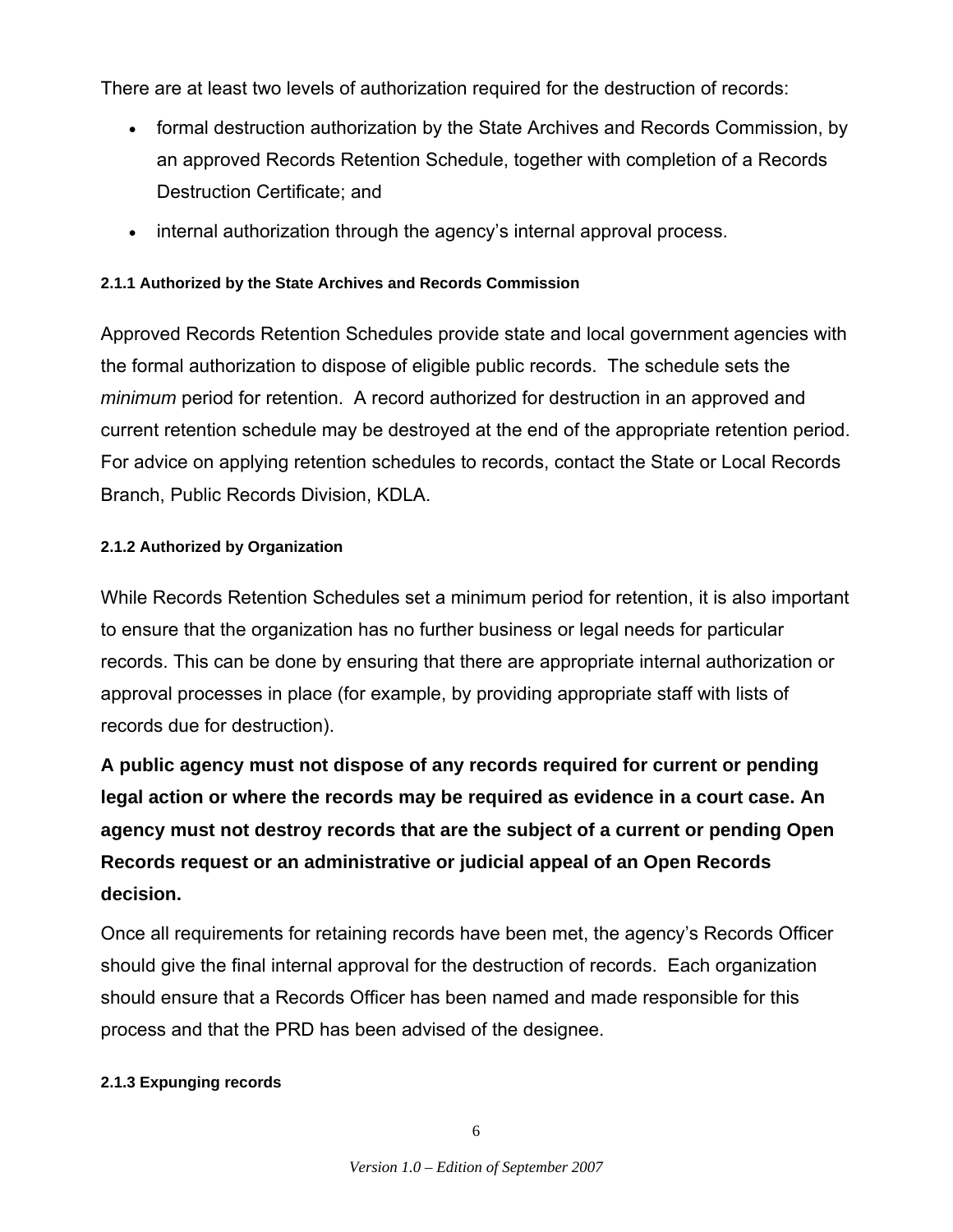In certain instances, Kentucky law allows for the courts, or other administrative bodies, to order that records be expunged, or sealed. In most cases, when the courts order that record(s) be expunged, the agency holding the records can delete all references to the record(s) in question and may legally deny their existence. The agency is then required to protect that record in such a way that prohibits the information from disclosure. There are instances in which the court could order the record to be reopened at a later date. While the expungement order affects access to the record(s) in question, agencies should continue to follow the retention period listed in the appropriate Records Retention Schedule, unless ordered differently by the court.

# **2.2 Appropriate**

Appropriate methods for destruction are:

- irreversible, and
- environmentally friendly.

.Suitable methods of destruction for different media are covered in the Methods of Destruction section, below.

### **2.2.1 Irreversible**

Destruction of records should be irreversible. This means that there is no *reasonable risk* of the information being recovered again. Failure to ensure the total destruction of records may lead in some cases to the unauthorized release of confidential information.

A number of cases have been reported in the media where records have been found "unearthed" in local landfills after they had been buried, or left in cabinets that had been sold as surplus. Records have also been found on the hard drives of government computers that have been sold. Such events reflect poorly on public agencies and the Commonwealth of Kentucky as a whole, and could lead to adverse legal action.

### **2.2.2 Environmentally friendly**

Records should be destroyed in an environmentally friendly manner. Both paper and microforms should be recycled when possible.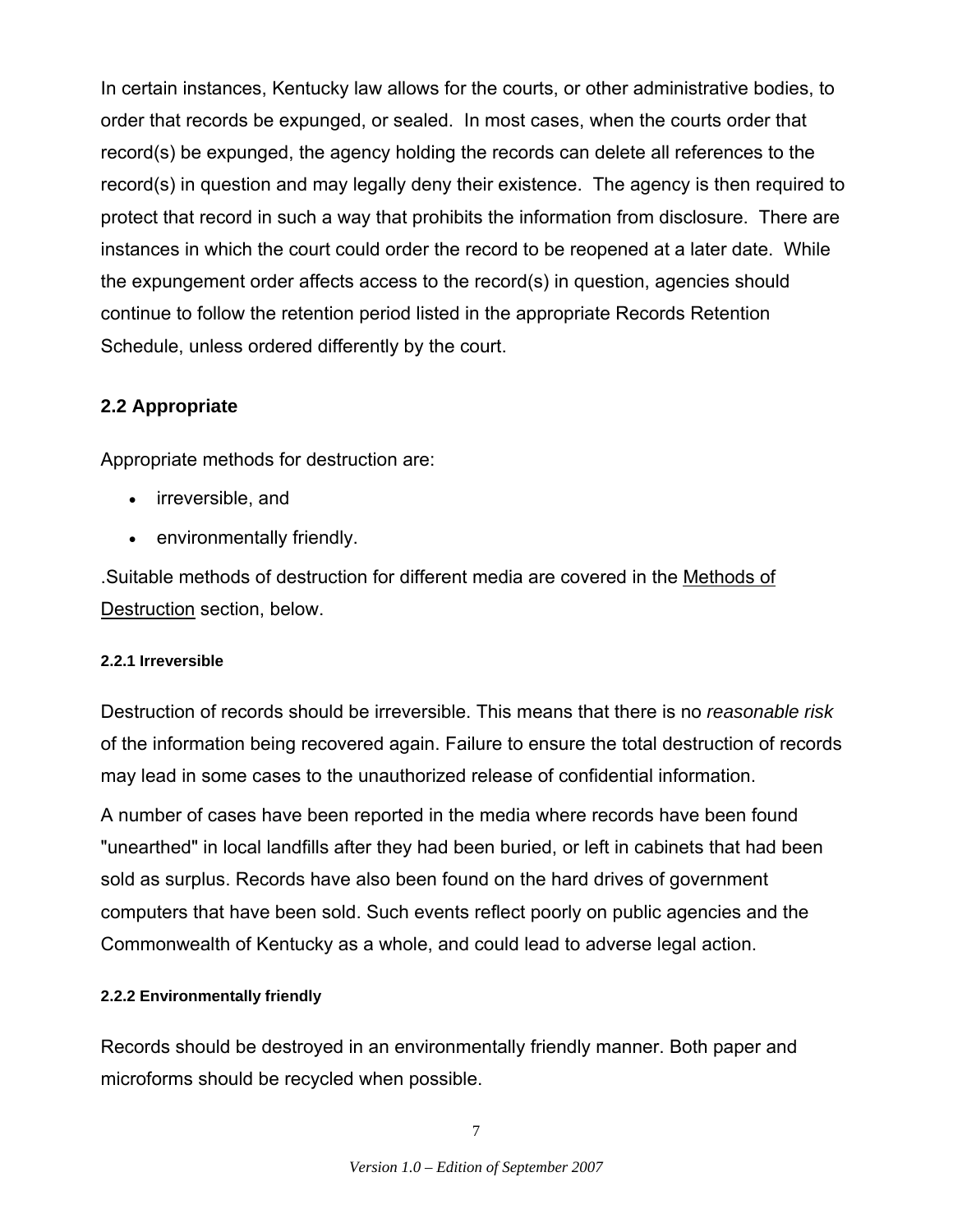When disposing of computer equipment or other hardware, agencies must take appropriate measures to remove all hazardous waste components (circuit boards) and to destroy the fixed disk unit. With the hazardous waste removed, these elements may be discarded as solid waste.

# **2.3 Secure/Confidential**

*Records should always be disposed of with the same level of security that was maintained during the life of the records.* Wherever possible, destruction of records should be supervised by an officer of the agency or by another authorized agent if destruction has been contracted out.

Extra care should be given to records containing confidential information (see also the *Confidential Information* section, below).

Lockable 'wheelie' bins may be used for particularly confidential records. Confidential records that are not binned should be transported in totally enclosed and lockable vehicles (to prevent records falling off the back of trucks!) and destroyed in the presence of an officer of your agency (or an authorized representative – see section 4.0, *Using a Contractor*, for more information.) Confidential records may also be shredded 'in-house' before being sent for recycling. Any in-house shredding should still be approved through the normal internal and external approval processes.

### **2.4 Timely**

While records should not be destroyed while there is still a need for them, it is also important not to keep records longer than necessary, in order to minimize storage costs and increase retrieval efficiency. Records destruction is a natural part of the life cycle of records. Records are created, pass through a useful life, and are then disposed of when they are no longer needed by the agency – according to the Records Retention Schedule. This life cycle is part of the business process, and destructions must occur on a regularly scheduled basis. An established procedure for destroying records at specific intervals is necessary. A good time for destruction *usually* occurs at the end of a calendar or fiscal year, at the end of an audit cycle (following publication of the audit report), or at the end of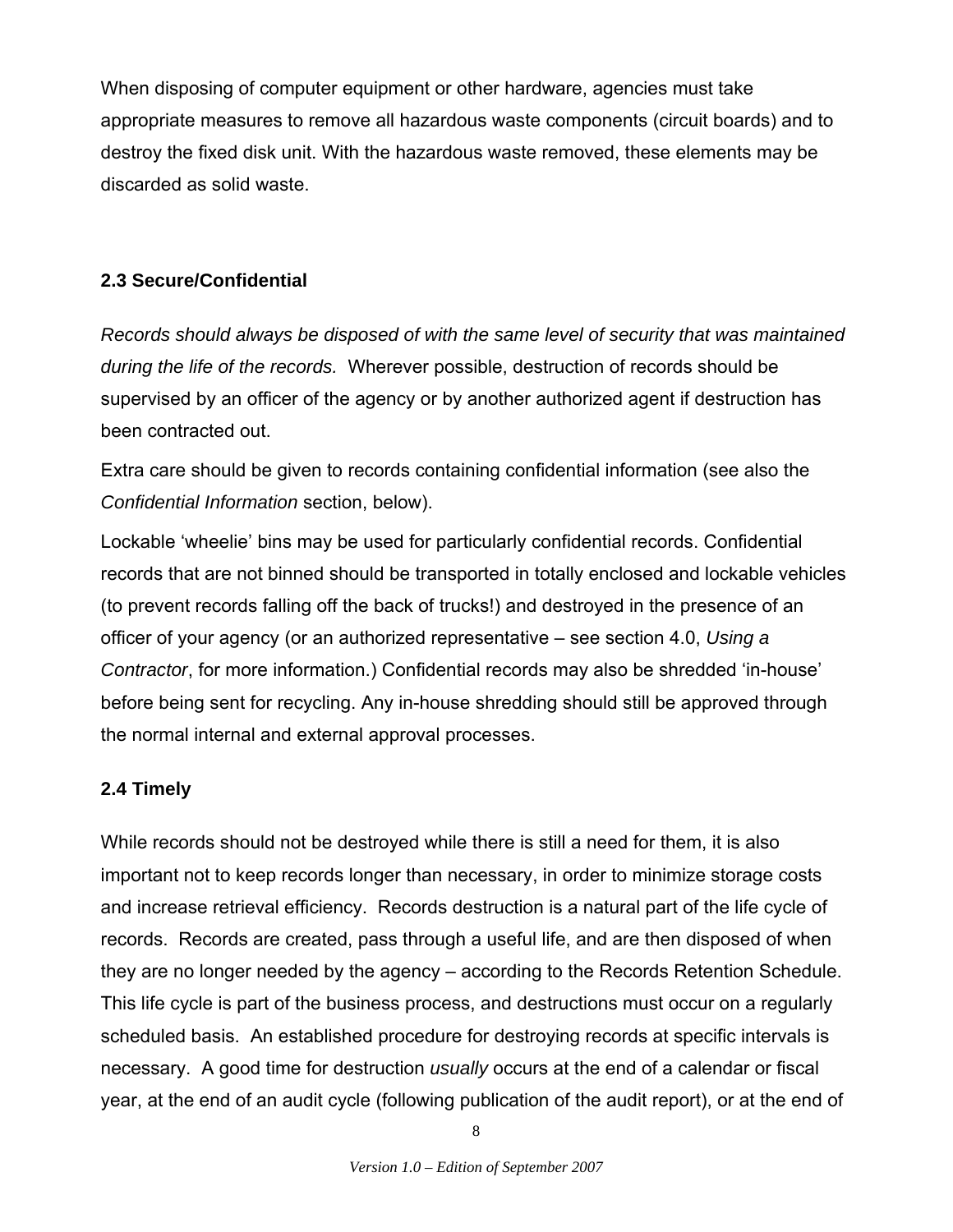a contract or grant project. It may also be helpful to have periodic "records maintenance" or "clean-out" days in which employees are encouraged to go through their files (both paper and electronic) and remove material that has exceeded its scheduled retention period. **Note: The retention periods listed in the records retention schedule, and any internal destruction, must still be followed.**

If a decision is made to retain records longer than the minimum retention period, a record of the reasons for the decision should be documented to assist destruction at a later date.

# **2.5 Documented**

# **2.5.1 Records Destruction Certificates**

The destruction of all records must be documented, so that each agency is able to determine whether a record has been destroyed. Proof of destruction may be required in legal proceedings or in response to Open Records requests. This proof is provided by a Records Destruction Certificate (PRD Form 50), provided by KDLA.

The Public Records Division requires agencies to complete a Records Destruction Certificate when destroying records. Records Destruction Certificates are available from KDLA's website at:

http://www.kdla.ky.gov/recmanagement/schedules/kyrecordsdestruction.pdf

The Records Destruction Certificate records the:

- series number and title of each series destroyed;
- **•** date of destruction;
- date span of the records series destroyed;
- volume of the records destroyed; and
- **•** method of destruction.

The Records Destruction Certificate is completed and signed by the agency Records Office, before a copy is sent to KDLA. A copy is also filed in the agency, together with any other destruction documentation (for example, records of internal approvals).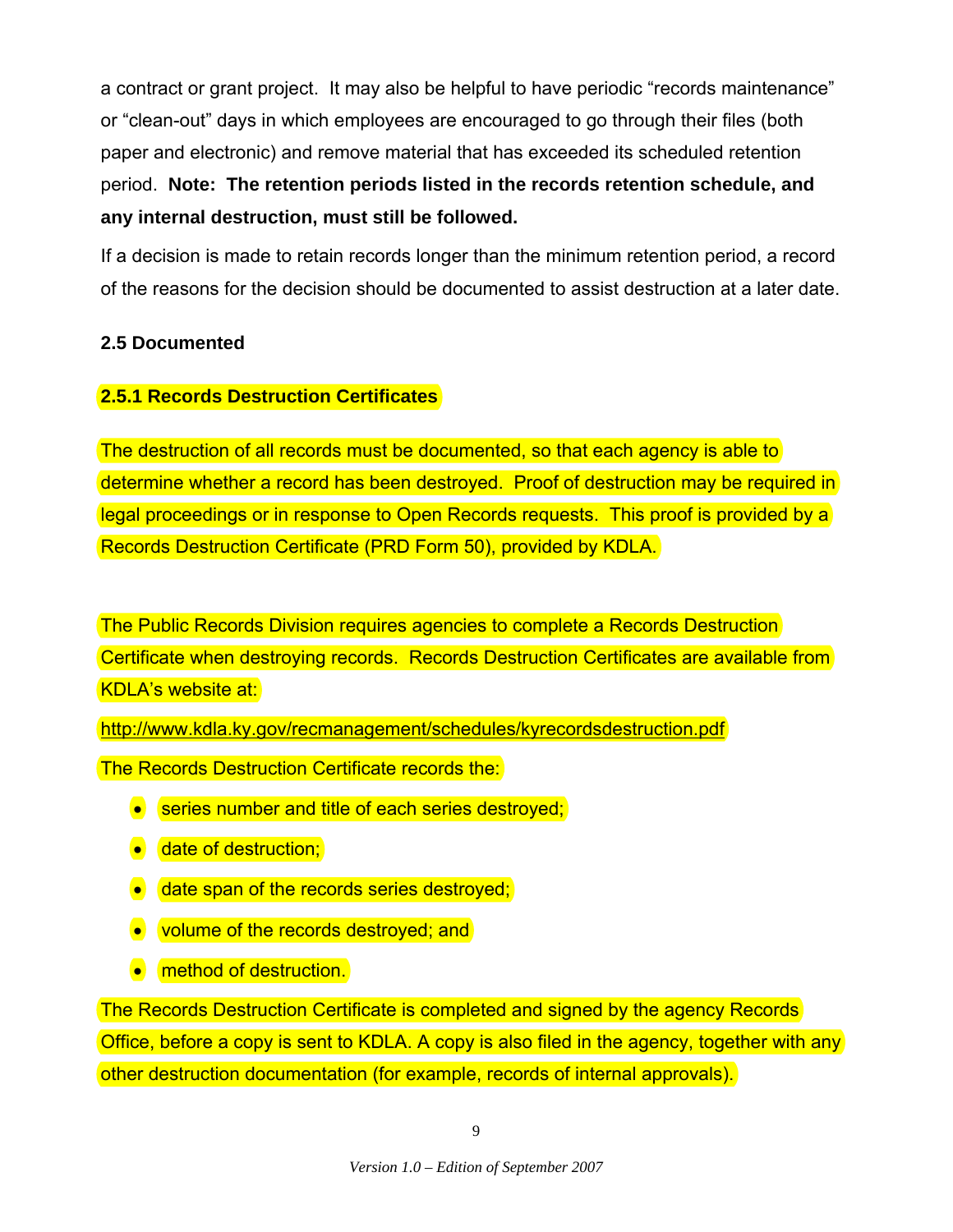# **2.5.2 Certification of Sanitization (for state agencies)**

Computer hard drives must be destroyed when they are defective or cannot be repaired or sanitized for reuse. Physical destruction must be accomplished to an extent that precludes any possible further use of the hard drive. (For more information about destroying hard drives, see section 3.2, *Methods of Destruction, Electronic Media,* below)

The Finance and Administration Cabinet's Division of Surplus Property requires that a copy of the proof of sanitization accompany all hard drives earmarked for destruction. Prior to submitting surplus forms (*B217-2: Declared Surplus*) from the Finance and Administration Cabinet's Division of Surplus Property to the agency's appropriate organizational unit, the sanitizing process must be documented on an additional form that explicitly outlines the method(s) used to remove data from the storage media, the type of equipment/media being sanitized, the name of the individual requesting sanitization, and the name of the person responsible for the sanitization. A template for the form is the *Commonwealth of Kentucky Record of IT Equipment Sanitization* that contains the elements required by the Division of Surplus Property. A completed record (including the top section) must be maintained in a central location designated by the agency. This information must be maintained as outlined by the approved Records Retention Schedule. For disposition other than to the Division of Surplus Property (such as interagency transfer), it is highly recommended that an adhesive label be affixed to the equipment case to record the sanitization process before transfer.

**For more information, see the Enterprise Policy CIO-077, Sanitization of IT Equipment (http://technology.ky.gov/epmo/enterprise\_policies.htm).** 

# **3.0 Methods of Destruction**

There are a number of different methods of destruction appropriate to the different media on which the records are stored.

# **3.1 Paper records**

#### **3.1.1 Shredding**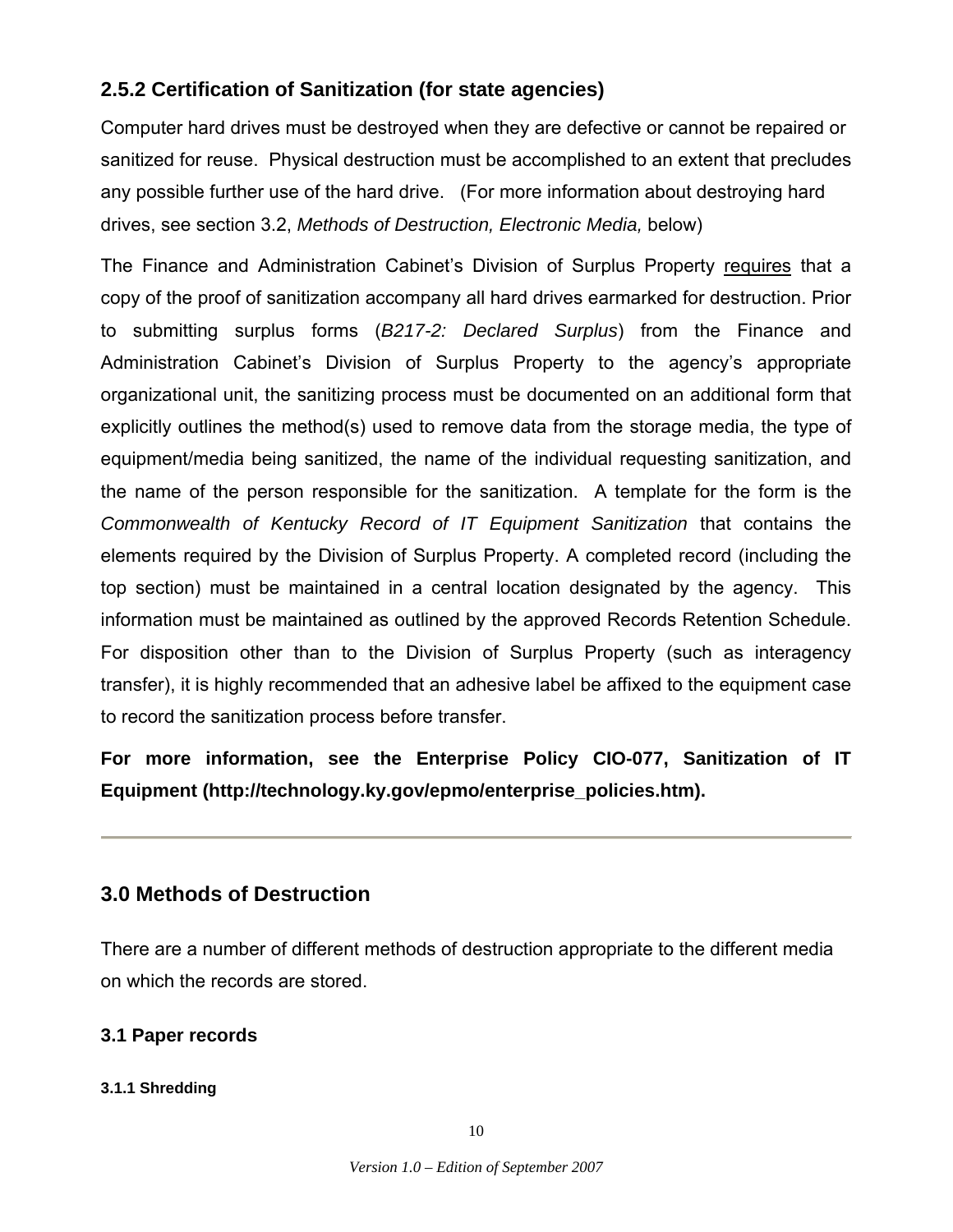The security provided by the shredding of records depends on how fine the paper is shredded. Cross shredding may be needed for particularly sensitive documents.

### **3.1.2 Recycling**

Kentucky state government has a program to recover recyclable paper from offices in Frankfort. The program, administered by the Kentucky Division of Waste Management (DWM), provides different levels of service depending on the location of offices. The Kentucky Office Paper Recycling Program is managed by the Resource Conservation Section in DWM. DWM provides Frankfort offices with containers for white office paper, and the collecting agencies provide the containers for newsprint and mixed paper. Employees should separate material at their work spaces and then periodically place it in the appropriate collection container.

Each cabinet in state government has a coordinator who distributes information and assists in educating employees about the program. The DWM employees then collect the material on a regular basis in each of the state office buildings. The material is transported to a warehouse where it is sorted, baled and loaded for shipment to a private contractor in Lexington.

State offices outside Frankfort are required to institute recycling programs to recover office paper, where practicable. State-supported colleges and universities are required to develop programs to recover office paper.

For more information, please refer to the Office Paper Recycling Program, located on the Internet at: http://www.waste.ky.gov/NR/rdonlyres/7F628881-8058-445B-B20C-9FF522993B1C/0/OfficePaperRecycling.pdf

### **3.1.3 Burning**

Records should only be burnt if there is no environmentally friendly method of destruction available. Records should be burned in accordance with any environmental guidelines and local burning restrictions. Densely packed paper does not burn well, so burning should be undertaken in an industrial facility (not in a 'backyard' incinerator).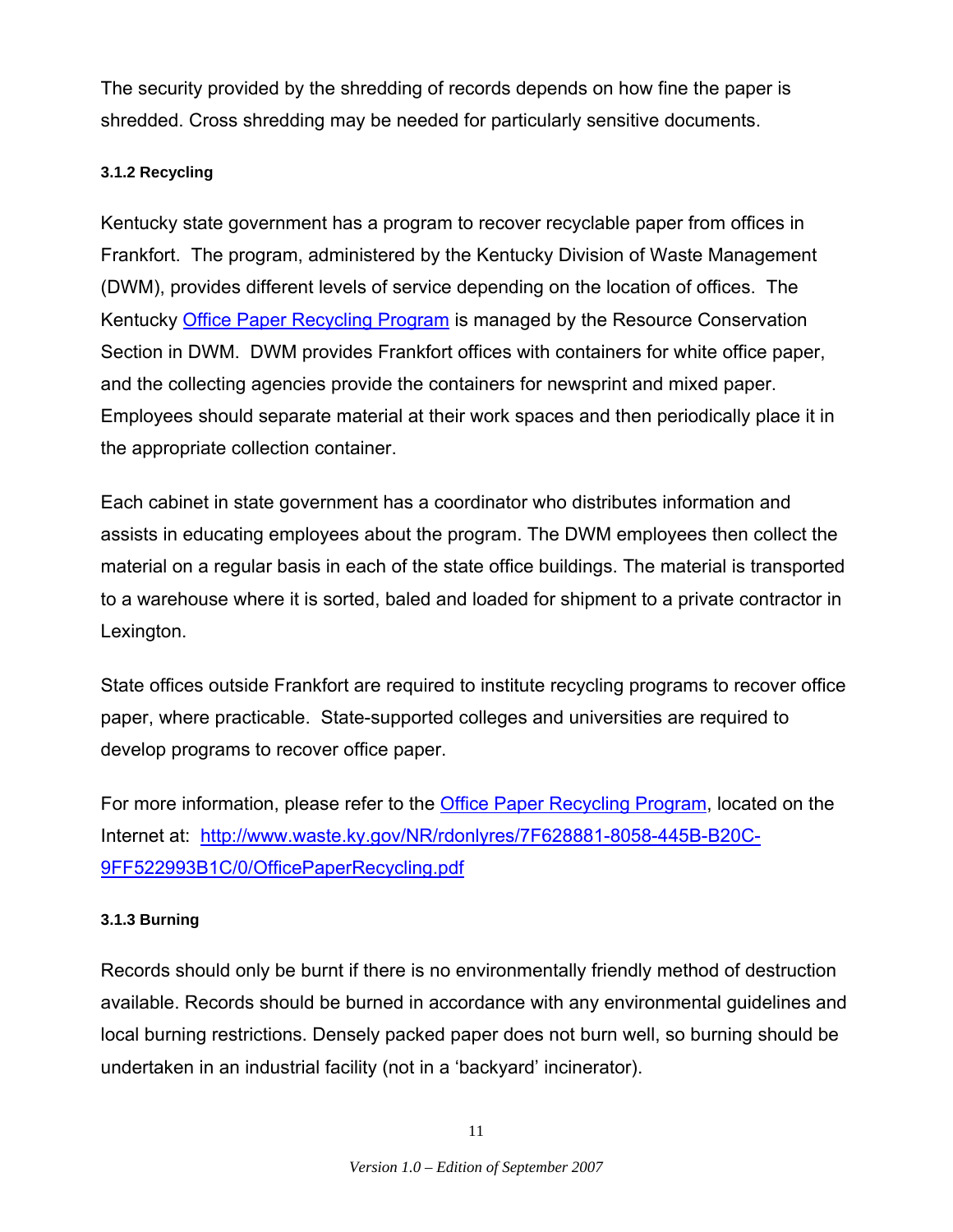*Important: Burying is not an appropriate method of destruction for sensitive or confidential records. The records are not destroyed immediately and may take months or even years to break down. Records that are buried may also be uncovered within hours or days of being buried.*

# **3.2 Electronic media**

It is a common belief that information is destroyed when files are erased or deleted, although all that is normally removed are the logical pointers to the information. Simply deleting files or even formatting the hard drive(s) does not prevent subsequent recovery and use of this information by using commonly-available applications. Sanitization is the process by which data is removed from information technology equipment and storage media and rendered unrecoverable. In general, laboratory techniques cannot retrieve data that has been sanitized.

The following section outlines the acceptable methods to remove data from storage media. When a computer is surplused or given to a new user within an agency, sanitization must be performed to ensure that information is removed from the hard drive in a manner that gives assurance that the information cannot be recovered. Before the sanitization process begins, the computer must be disconnected from any network to prevent accidental damage to the network operating system or other files on the network.

There are two acceptable methods to be used for the removal of records from electronic media:

- Overwriting
- Physical Destruction

The method used for removal depends upon the future use of the media:

▪ Media (hard drives, rewritable disks, etc.) that will be reused should be overwritten. If the operable hard drive is to be removed from service completely, it should be physically destroyed or sanitized according to the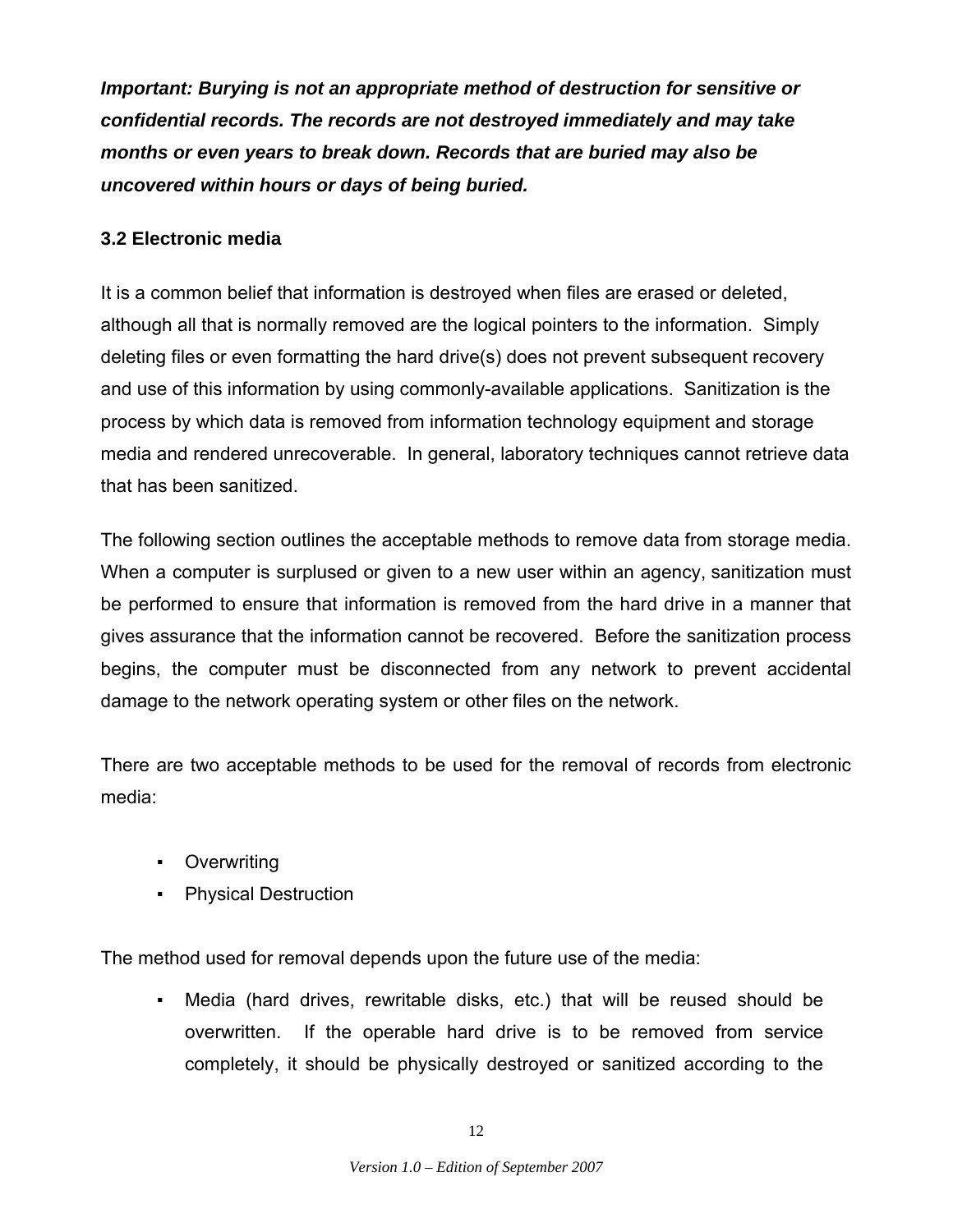*CIO-077 policy: Sanitization of Information Technology Equipment and Electronic Media (See Appendix C)*.

▪ If the hard drive is inoperable or has reached the end of its useful life, it should be physically destroyed.

# **3.2.1 Overwriting**

Low level overwriting, or clearing of data is a process of deleting files using a specialized program that removes information from storage media in a manner that renders it unreadable, unless special utility software or techniques are used to recover the cleared data.

There are a large number of products with widely varying price structures available, and it is imperative that any selection made adheres to the Department of Defense standard and:

- Supports any size hard drive;
- Permanently erases operating systems, program files, and data;
- **Example 3 Figure 1** Erases ALL data from the physical hard drive; and
- **Example 1** Erases all partition tables and drive formats.

Low level overwriting is a process that is best used for the removal of data from computers that will continue to be used within the agency. **Note: Because the low level overwriting process does not prevent data from being recovered by technical means, it is not an acceptable method of sanitizing hard disk storage media that will be resold or discarded.** 

High level overwriting (Reformatting) of data means replacing previously stored data on a drive or disk with a predetermined pattern of meaningless information. This effectively renders the data unrecoverable. Software products and applications used for the overwriting process should meet the following specifications:

▪ The data must be properly overwritten with a pattern.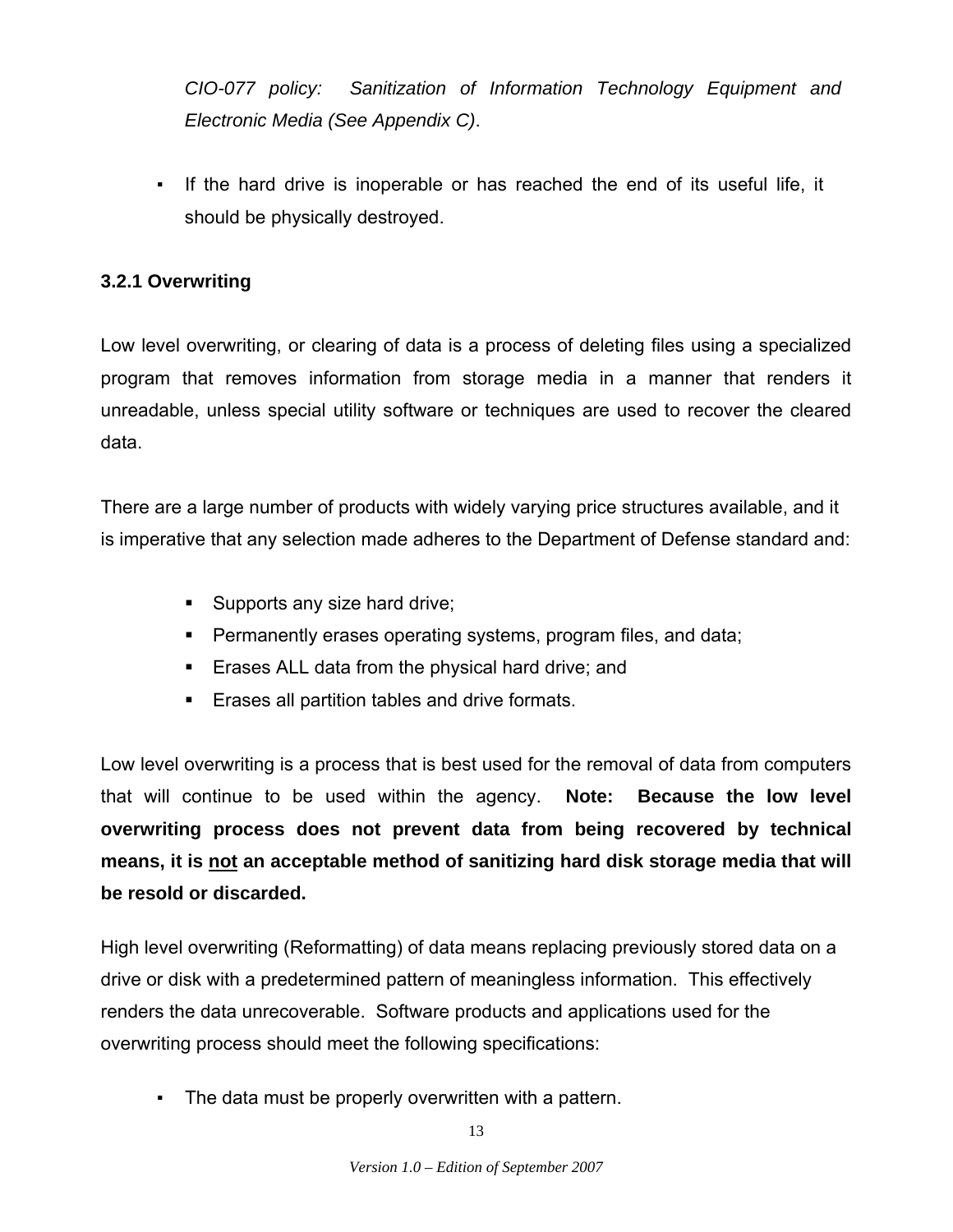- Sanitization is not complete until three overwrite passes and a verification pass are completed.
- The software should have the capability to overwrite the entire hard disk drive, making it impossible to recover any meaningful data.
- The software must have the capability to overwrite using a minimum of three cycles of data patterns on all sectors, blocks, tracks, and any unused disk space on the entire hard disk medium.
- The software must have a method to verify that all data has been removed.
- Sectors not overwritten must be identified.

# **3.2.3 Physical Destruction**

Hard drives should be destroyed when they are defective or cannot be repaired or sanitized for reuse. Physical destruction must be accomplished to an extent that precludes any possible further use of the media. This can be attained by removing the hard drive from the cabinet and removing any steel shielding materials and/or mounting brackets and cutting the electrical connection to the hard drive unit. The hard drive should then be subjected to enough physical force or extreme temperatures that will disfigure, bend, mangle or otherwise mutilate the hard drive so it cannot be reinserted into a functioning computer.

### **3.2.5 Removable Media**

Due to the relatively low cost of removable storage media, the best advice for all media that cannot be reused is to physically destroy the media. The state Division of Waste Management has a list of vendors that can dispose of electronic media, from hardware (monitors and printers) to removable media. The list can be seen on the Division's website at: http://www.waste.ky.gov/branches/rla/Electronics+Recycling+Opportunities.htm .

### **3.2.5.1 Magnetic Media (tape, floppy disk)**

Records stored on magnetic media can be reformatted. Reformatting is a process of deleting files using a specialized program that removes information from the media in a manner that renders it unreadable, unless special utility software or techniques are used to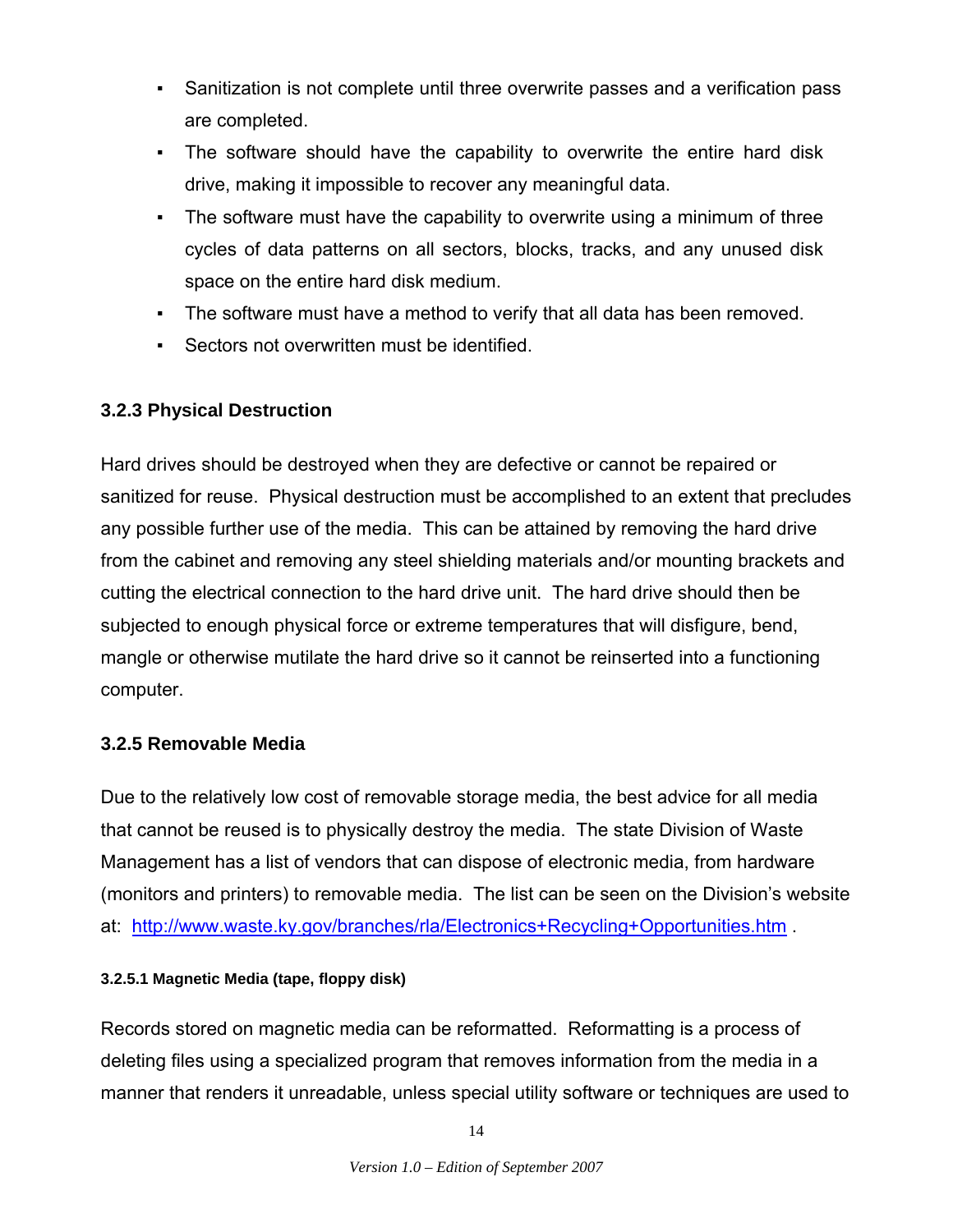recover the cleared data. There are a large number of utility products with widely varying price structures available. Reformatting is a process that is best used for the removal of data from media that will continue to be used within the agency.

**Note: Because the reformatting process does not prevent data from being**  recovered by technical means, it is not an acceptable method for storage media that **will be resold or discarded.**

*Remember: Do not just delete files from electronic media, such as floppy disks, rewritable optical disks and hard disks, as the information can be recovered.*

# **3.3 Non-electronic and non-paper media**

Videos, cinematographic film and microforms (microfilm/ fiche/ aperture cards/ x-rays) can be destroyed by shredding, cutting, crushing or chemical recycling.

State and Local agencies can send used microfilm to KDLA for recycling. Contact the manager, Micrographics and Imaging Services, Public Records Division, KDLA, for the procedures and fee structure.

# **4.0 Using a Contractor**

# **4.1 Responsibilities**

Contractors may be hired to destroy records. Even in a contracting situation, it is the responsibility of the agency to ensure that destruction occurs in accordance with the approved methods of destruction.

# **4.2 Transport of records**

The contractor can collect records from your office for destruction, or you can deliver the records to the contractor. A closed truck should be used whenever possible. If there is no alternative and the contractor can only provide an open truck, however, ensure that the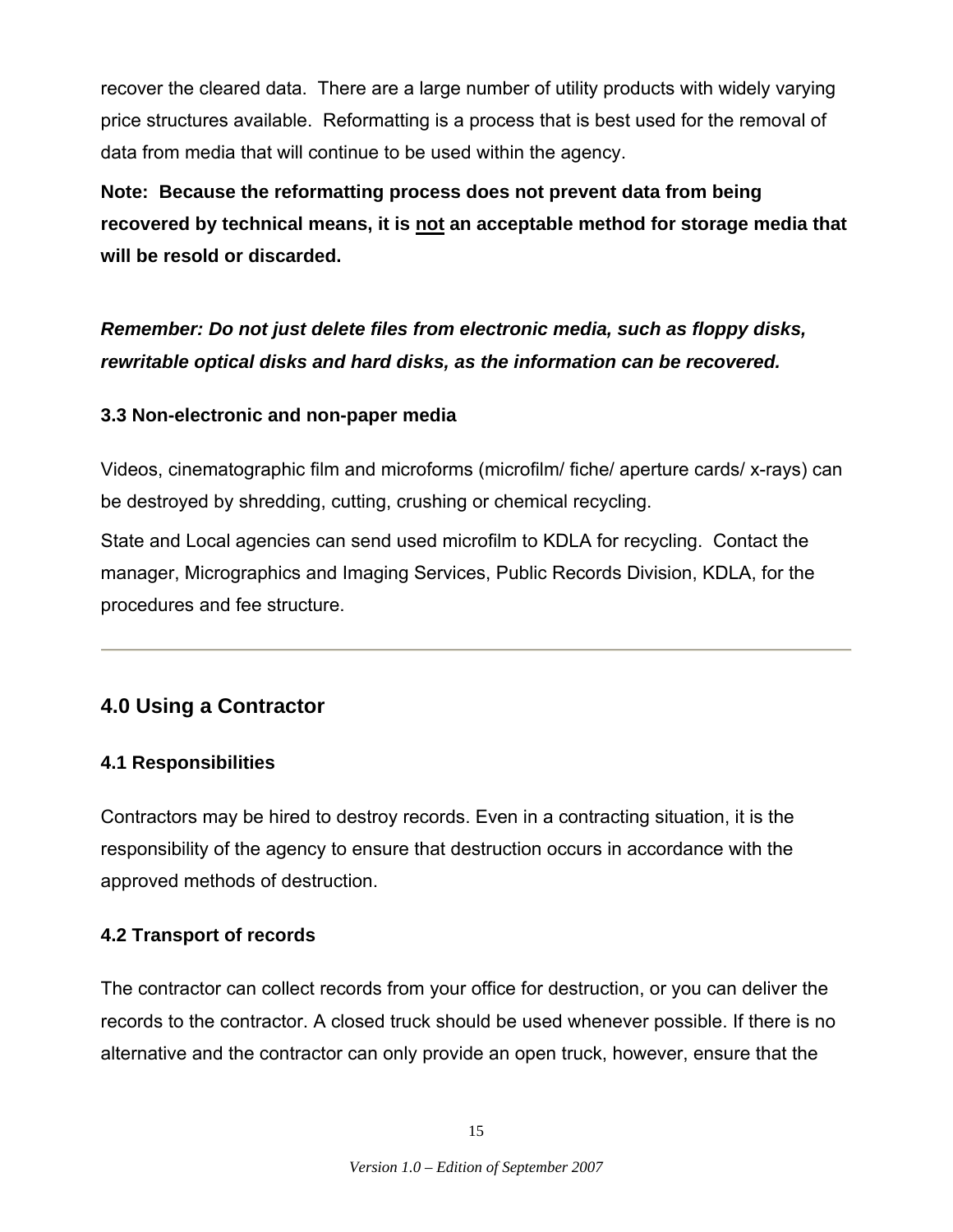load is secured by a cover. Sensitive and confidential records should only be conveyed in a closed and lockable vehicle.

# **4.3 Documentation**

Always insist on a certificate of destruction from the contractor. If records that were supposed to be destroyed are subsequently found, the certificate is evidence that the contractor was at fault, not your organization. You may also want to request that the certificate of destruction include the method used. Agencies still need to complete the KDLA Records Destruction Certificate, even if using a contractor.

# **5.0 Confidential Information**

Records maintained by public agencies frequently contain information that may be excluded from public inspection and will require special destruction measures. The Kentucky Open Records Law permits agencies to withhold records, or portions thereof, which fall within one or more of fourteen statutory exemptions found at KRS 61.878(1) (a) through (n). Three exemptions, KRS 61.878(i)(k) and (l), direct agencies to withhold records made confidential by other state statutes or federal law. Agencies should exercise particular care in handling and destroying records containing protected information.

For more information on restricted information in public records, see: *Outline: The Law of Open Records and Open Meetings*, located on the Office of the Attorney General's website at http://ag.ky.gov/civil/bkOR3.html. These statutes erect absolute barriers to disclosure of the affected records. Great care should be exercised to insure that the protections they afford are not breached throughout the life of the records.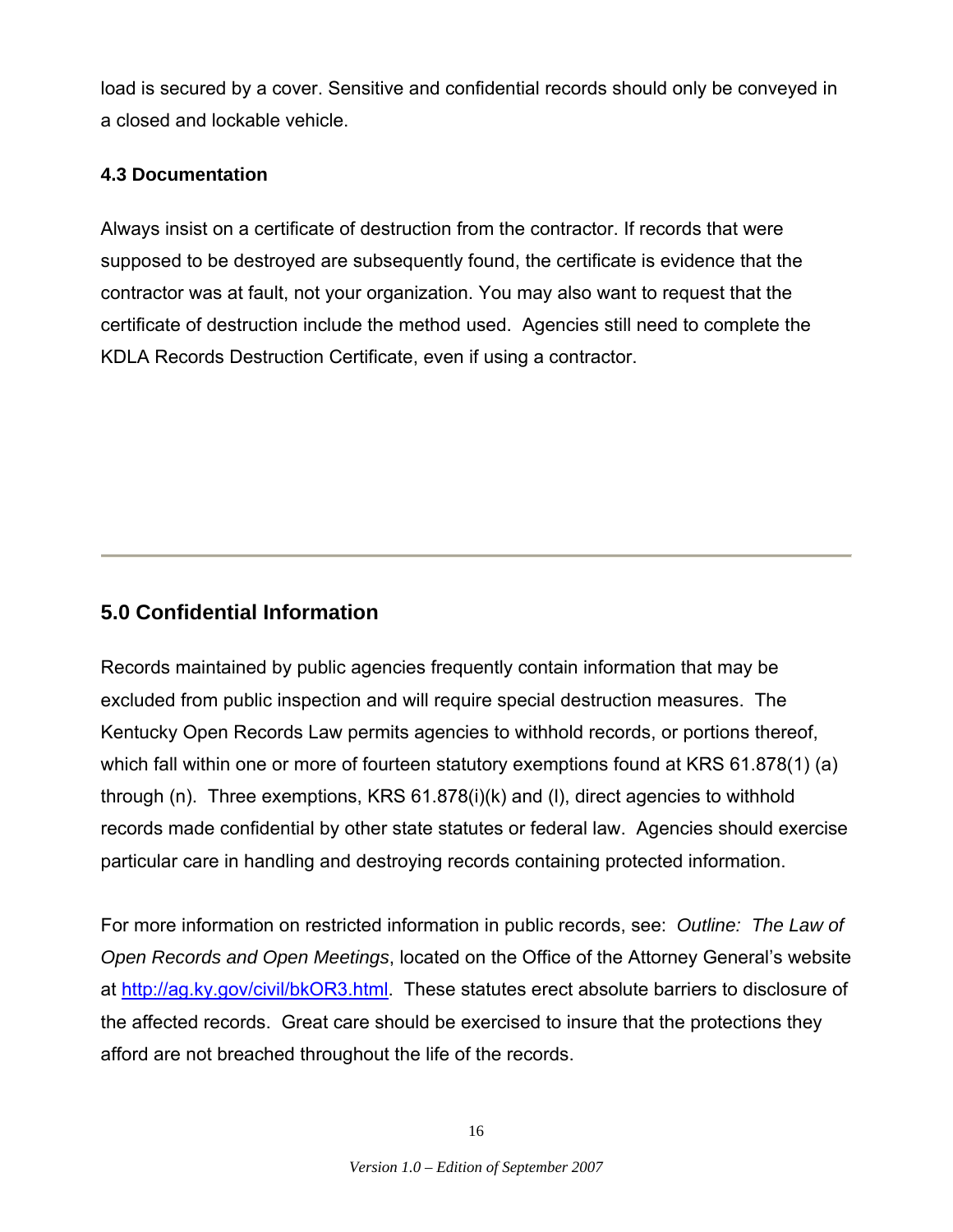# **5.**1 **Sensitive Document Destruction Service (for state agencies)**

The Division of Waste Management provides sensitive document destruction services for state agencies and state universities. Agencies need to follow these *Procedures for Destruction Services:*

1. Inform employees that documents are manually fed into an industrial shredder and not incinerated. This seems to be a misconception among several agencies which may explain the large amounts of hazardous materials found in many boxes marked "burn".

2. Designate a centralized, secure location for all sensitive documents to be destroyed, and move those documents to that location prior to scheduled collection time.

- 3. Ensure all non-paper items are removed from documents, including:
	- a. Metal fasteners
	- b. Plastic binders
	- c. Cardboard
	- d. Food containers and wrappers
	- e. Broken bottles and other hazardous materials
	- f. Microfilm, diskettes, and magnetic tape

4. Place on pallets, and stretch wrap documents prior to collection. The Paper Recycling Program will provide pallets as needed and training on how to properly stack and wrap pallets.

5. Request document destruction service a minimum of 5 working days prior to the desired date of destruction.

6. Designate a chain of custody representative to witness the destruction process (if required by agency security procedures).

7. Use the downloadable Records Destruction Authorization Form.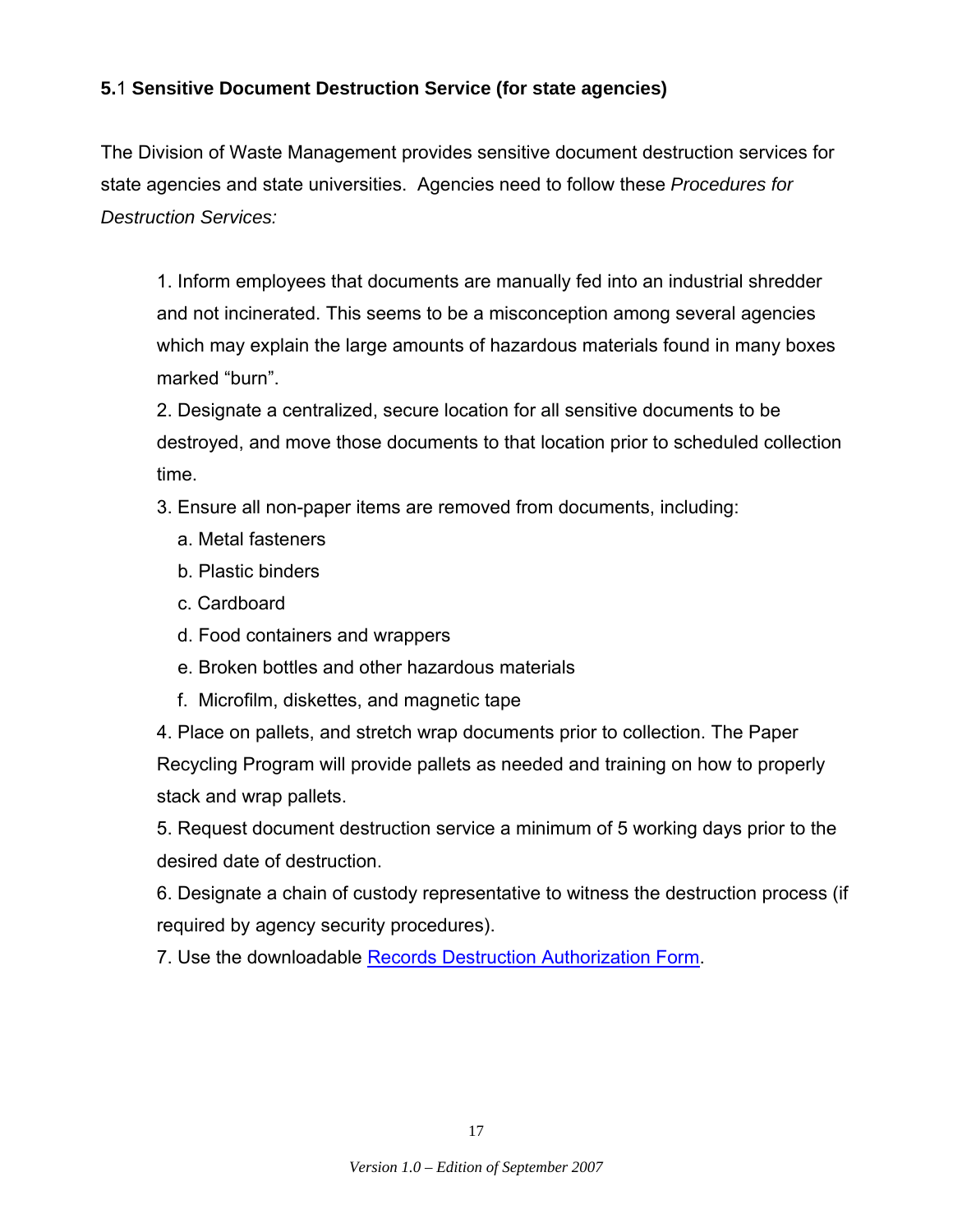# **Appendix A: Checklist for records destruction**

| The records are authorized for destruction under a relevant and current Records<br><b>Retention Schedule</b> |
|--------------------------------------------------------------------------------------------------------------|
| The agency no longer requires the records                                                                    |
| The records are not the subject of a current or pending court case or Open Records<br>request                |
| Internal authorization has been obtained                                                                     |
| The records have no special security requirements                                                            |
| <b>OR</b>                                                                                                    |
| The records have high security level and locked bins and/or in-house shredding are                           |
| required for security destruction                                                                            |
| Appropriate service provider contacted                                                                       |
| A covered van/truck specified for records removal                                                            |
| Service provider asked to supply certificate of destruction                                                  |
| Specified that records are to be destroyed on day of collection                                              |
| Certificate received by organization                                                                         |
| Records destroyed and details of destruction documented in the organization's<br>records system.             |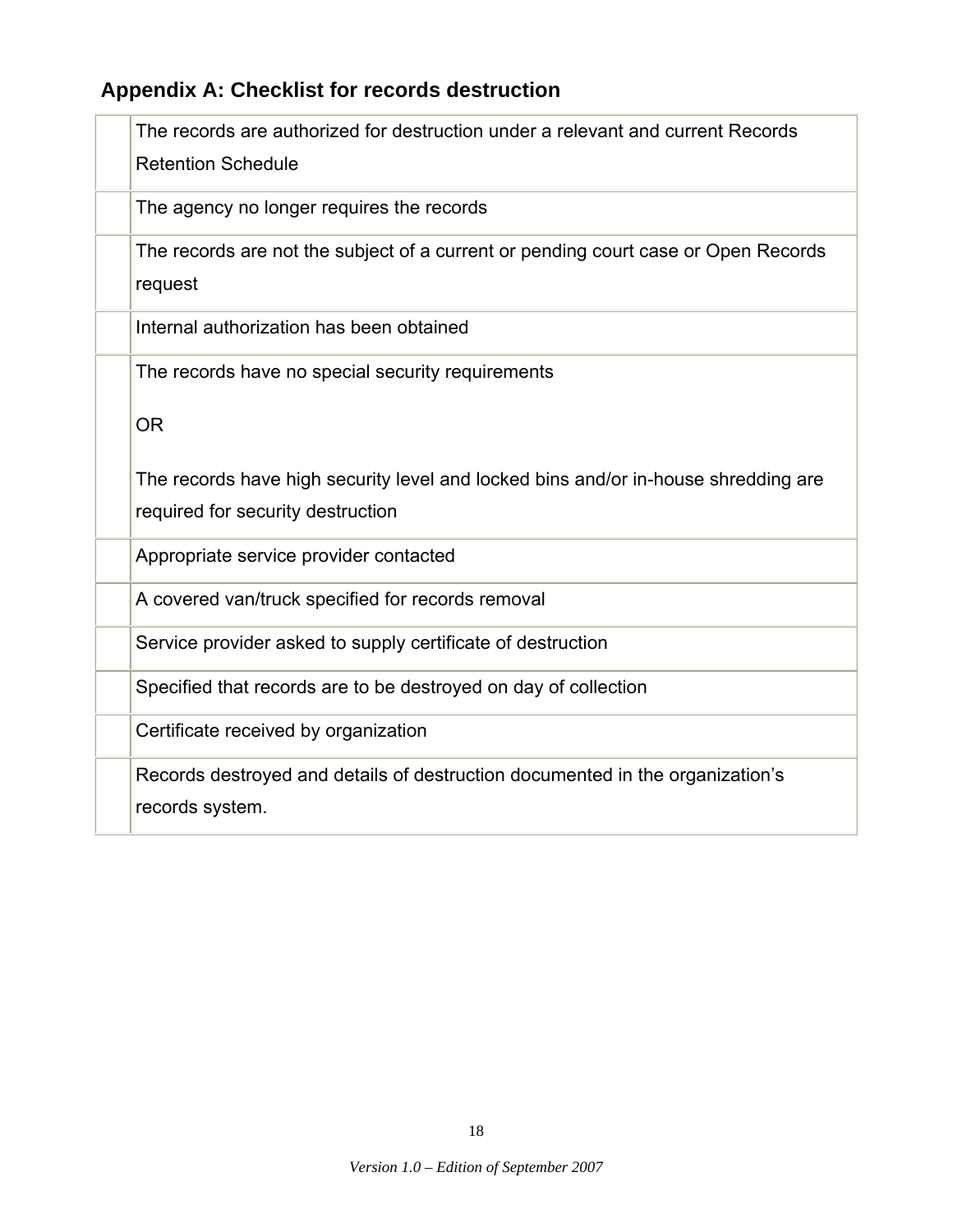# **Appendix B: Records Destruction Certificate and Instructions**

The Records Destruction Certificate is a fielded Microsoft Word form used by agency Records Officers to document destruction of records at an agency.

The form is on the Kentucky Department for Libraries and Archives website at:

http://kdla.ky.gov/recmanagement/schedules/kyrecordsdestruction.doc

A printed copy of the completed and signed form should be sent to the Public Records Division.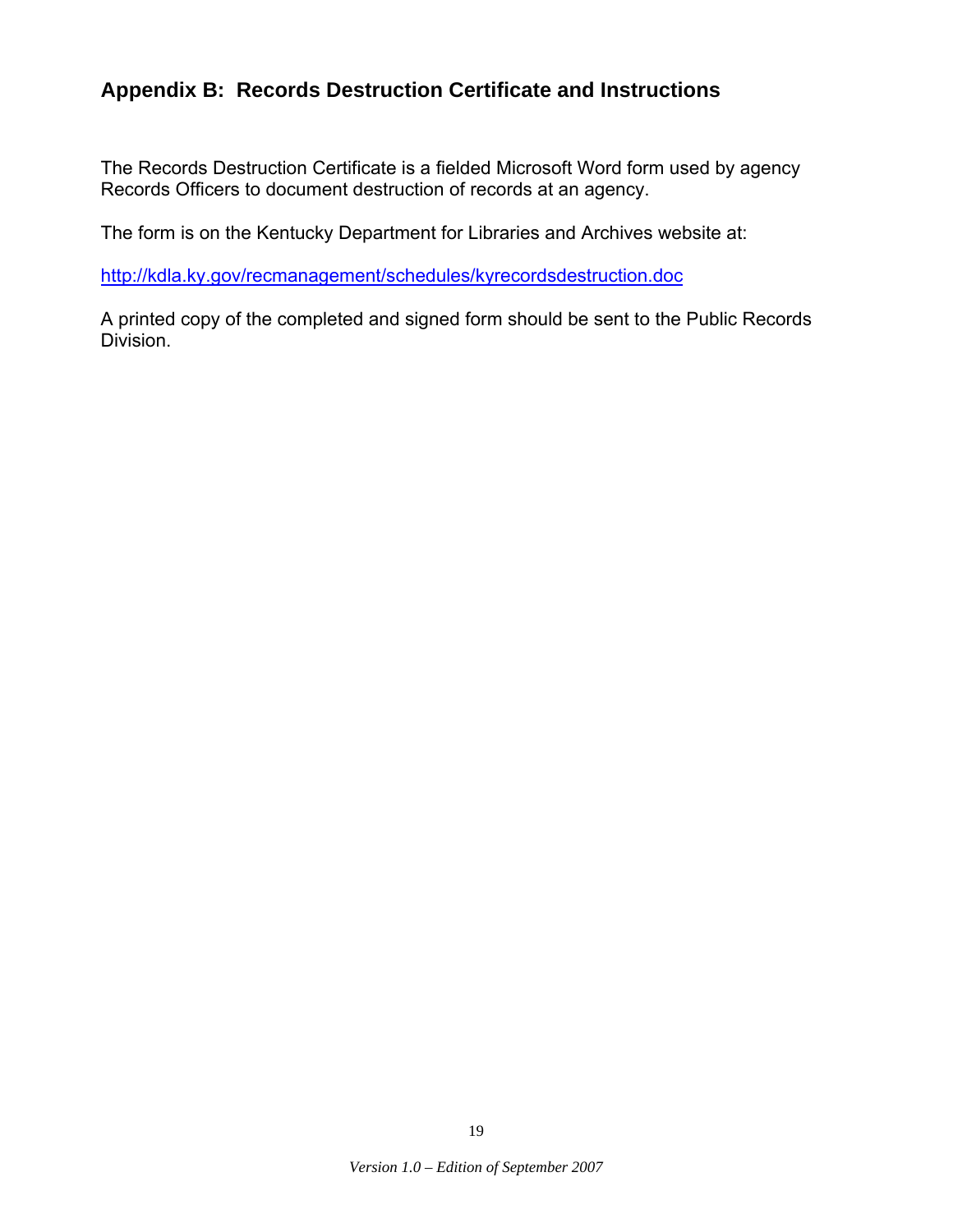## **Records Destruction Certificate**

#### **Kentucky Department for Libraries and Archives, Public Records Division 300 Coffee Tree Road, P.O. Box 537, Frankfort Kentucky 40602**

**Date:** 

Cabinet/Local Jurisdiction:

Department/Local Government Office:

Division:

Branch/Unit:

Schedule Date: The Schedule Date: Destruction Date: Destruction Method: Recycle

For records destroyed at agency only, per approved retention schedules

| <b>Series</b><br>No. | Title of<br>Records | Date Span | Volume<br>Cubic Feet<br>Megabytes |
|----------------------|---------------------|-----------|-----------------------------------|
|                      |                     |           |                                   |
|                      |                     |           |                                   |
|                      |                     |           |                                   |
|                      |                     |           |                                   |
|                      |                     |           |                                   |

Approvals and Certifications

**Before destroying records not listed on the agency's retention schedule or applicable general schedules, approval must be obtained from the State Archives and Records Commission.**

I hereby certify that the records described above have been destroyed.

**\_\_\_\_\_\_\_\_\_\_\_\_\_\_\_\_\_\_\_\_\_\_\_\_\_\_\_\_\_\_\_\_\_\_\_\_\_ \_\_\_**  Records Officer/Custodian Date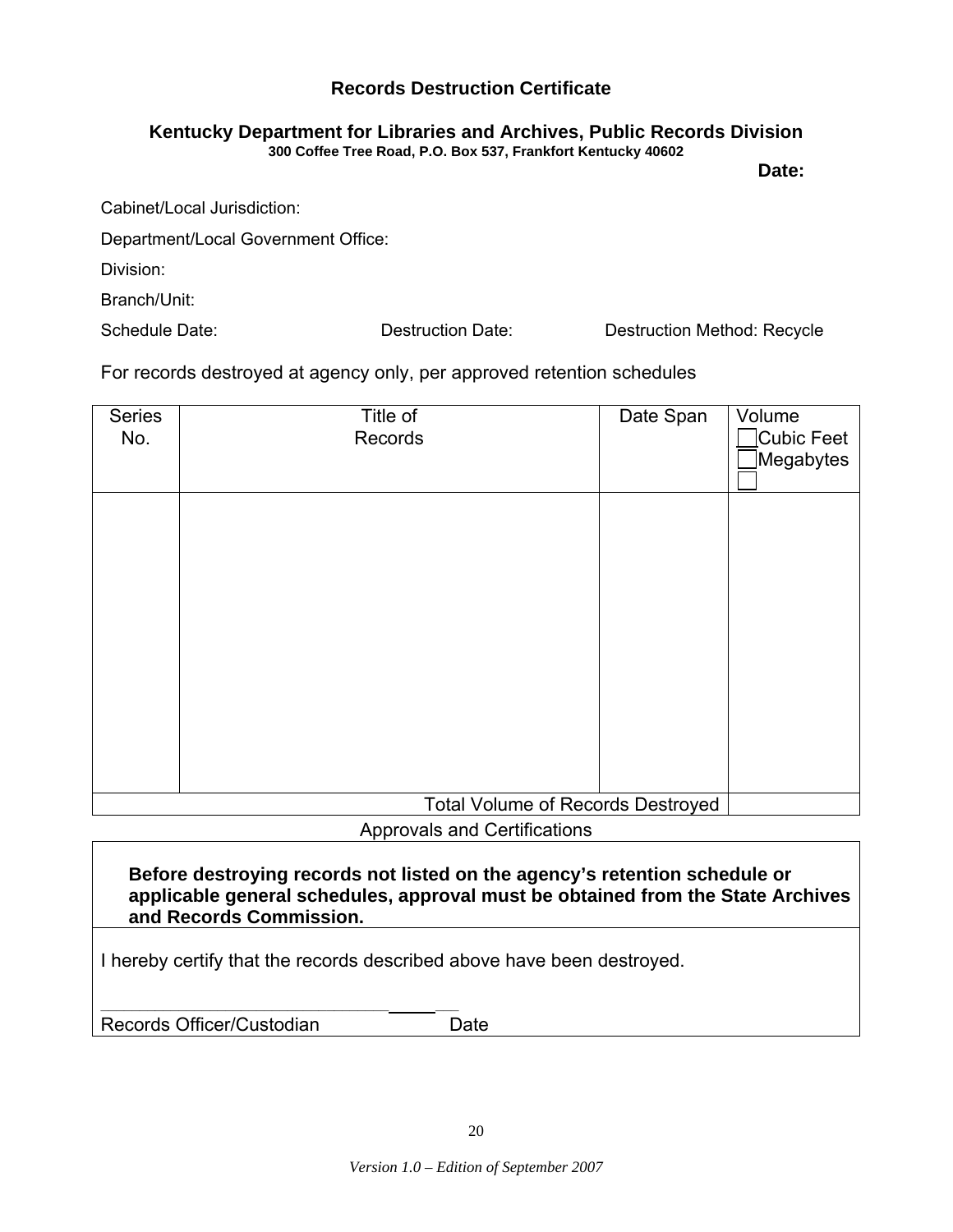Fill in the data on the Records Destruction Certificate (form PRD 50), as follows:

**Date**: Month, day, year the Certificate prepared.

**Cabinet/Local Jurisdiction**: State agency cabinet or local jurisdiction.

**Department/Local Government Office**: Name of department or local government office.

**Division:** Name of division.

**Branch/Unit**: Name of branch or unit.

**Schedule Date:** month and year that current Records Retention Schedule for the agency was approved by the State Archives and Records Commission. This information is on the signature page that accompanies the retention schedule or the top right-hand side of an individual schedule page.

**Destruction Date**: Date the records were destroyed.

**Destruction Method**: Method used to destroy of the records, i.e., landfill, trash, recycle, shred, etc. Use the pull down menu.

**Series No.**: Series number from the agency Records Retention Schedule or applicable general schedules for the record(s) destroyed. Multiple series can be recorded on a single Destruction Certificate.

**Title Records**: Title of the record(s) exactly as it appears on the agency Records Retention Schedule, or the applicable general schedule.

**Date Span**: Inclusive (oldest to most recent) dates of the records destroyed.

**Cubic Feet**: Quantity, expressed in cubic feet, of each series of records destroyed.

**Total Volume (C.F.) of Records Destroyed**: Quantity, expressed in cubic feet, of total records destroyed.

**Approvals and Certifications**: Signature of Agency Records Officer, certifying destruction of the records. Date signed.

Forward the original signed copy of the Records Destruction Certificate, plus one photocopy, to r the State Records Branch, for state records, or the Local Records Branch, for local records of the Public Records Division, 300 Coffee Tree Road, P.O. Box 537, Frankfort, Kentucky, 40602. Retain one paper or electronic copy for your agency's files.